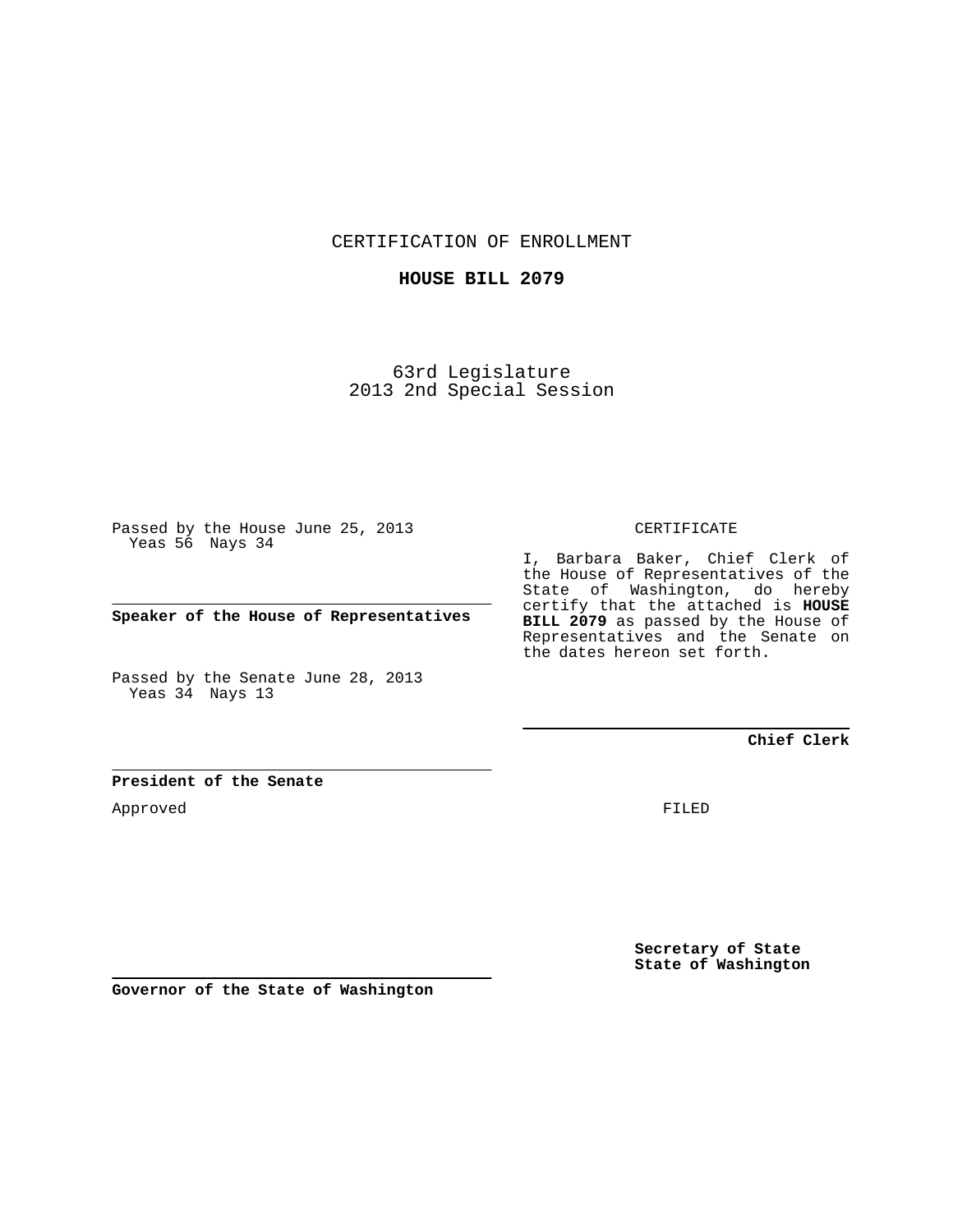## **HOUSE BILL 2079** \_\_\_\_\_\_\_\_\_\_\_\_\_\_\_\_\_\_\_\_\_\_\_\_\_\_\_\_\_\_\_\_\_\_\_\_\_\_\_\_\_\_\_\_\_

\_\_\_\_\_\_\_\_\_\_\_\_\_\_\_\_\_\_\_\_\_\_\_\_\_\_\_\_\_\_\_\_\_\_\_\_\_\_\_\_\_\_\_\_\_

Passed Legislature - 2013 2nd Special Session

**State of Washington 63rd Legislature 2013 2nd Special Session By** Representative Dunshee

 1 AN ACT Relating to expenditures from the environmental legacy 2 stewardship account; and amending RCW 70.105D.---.

3 BE IT ENACTED BY THE LEGISLATURE OF THE STATE OF WASHINGTON:

 4 **Sec. 1.** RCW 70.105D.--- and 2013 2nd sp.s. c 1 s 10 are each 5 amended to read as follows:

 6 (1) The environmental legacy stewardship account is created in the 7 state treasury. Beginning July 1, 2013, and every fiscal year 8 thereafter, the annual amount received from the tax imposed by RCW 9 82.21.030 that exceeds one hundred forty million dollars must be 10 deposited into the environmental legacy stewardship account. The state 11 treasurer may make periodic deposits into the environmental legacy 12 stewardship account based on forecasted revenue. Moneys in the account 13 may only be spent after appropriation.

14 (2) Moneys in the environmental legacy stewardship account may be 15 spent on:

16 (a) Grants or loans to local governments for performance and 17 outcome-based projects, model remedies, ((demonstrated technologies)) 18 demonstration projects, procedures, contracts, and project management